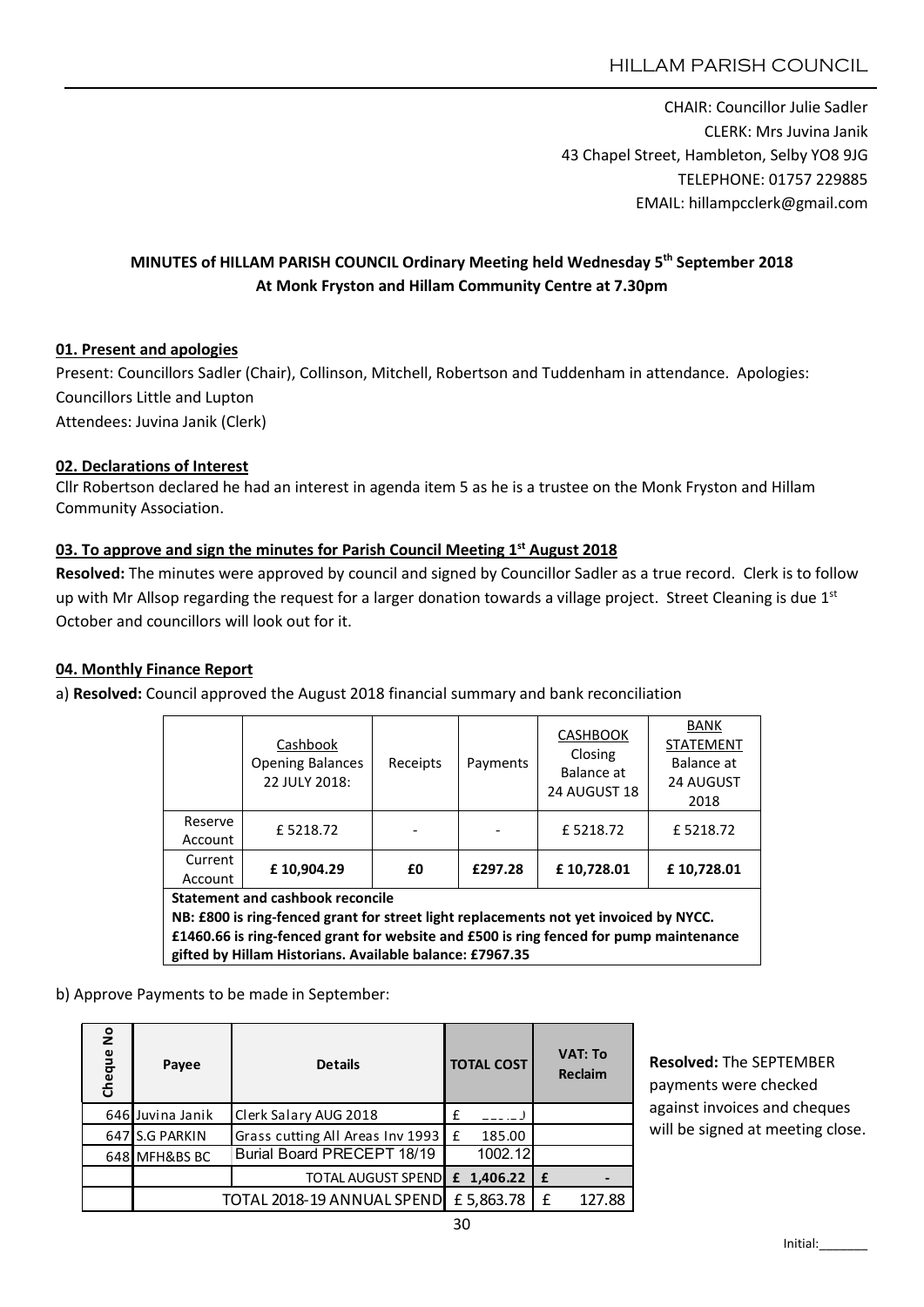c) Clerk is to arrange an internal audit check

d) Cllr Robertson is to arrange a salary check.

## 05. Update on MF&HCA status update

Mr Newton visited Pub is the Hub group, their feedback is to be passed back to Mr Newton via Cllr Robertson. Residents who have concerns should contact the clerk for the matter to be taken to the full council. Rather than individual councillors being targeted and expected to deal with the concern immediately.

## 06. CEF – Community Development Plan (CDP)

Resolved: Clerk to contact Chris Haley Norris regarding an application for funding for the production of signs that can be erected on private land to help address speeding.

## 07. Discuss the HLF grant as proposed by team involved in the initial MF bid

Following a brief discussion with Mr Newton about Heritage Trails and the HLF grant funding, the idea of having a heritage board for Hillam was discussed. The information would be sourced from Hillam Historians print brochure. A graphic designer would need to be sought. Resolved: A graphic designer would initially be sourced locally via Hillam News. Clerk to find out if the locality budget would consider funding this project.

## 08. Request for sponsorship of a St Wilfred's floodlight

Resolved: The donation of £35 was approved and the cheque will be written at the end of the meeting and added on to the relevant financial summary by the clerk.

## 09. Discuss plans, if any, for marking 100 years since the end of WW1

It was agreed that it would be appropriate for Hillam to mark the occasion and it was suggested that the water pump should be covered in poppies made by villagers. Cllr Sadler has a design for the poppies and the red material. A net to attach them to would be needed and then there needs to be enough residents volunteer to make poppies and Cllr Sadler will attach them to the net. Resolved: Cllr Little to provide a list of the names of those who lost their lives from Hillam, Monk Fryston and Burton Salmon. Cllr Mitchell will contact Brownies, Cubs and Beavers to ask for their help making the poppies. Cllr Sadler will contact Pub is the Hub to ask for their help making poppies. Cllr Sadler will arrange material distribution. Item to go on October Agenda.

## 10. Village Maintenance:

a) Road sign 'Prospect Close' replaced

b) Streetlights update: LP 23 still not wired in. Clerk to check status of LP5. LP on end of Hillam Hall Lane needs over growth cutting back to make it effective.

c) Planters update: Mr Plows has painted all the Roses, example shown to council. It has been arranged for tags to be placed in the beds to thank Pub is the Hub for their donation towards the work. Awaiting signs to be completed. Volunteers/working party needed for the end of September. Cllr Collinson to arrange a liaison meeting with Cllr Little and MFPC

d) Matters to report to the clerk

i) Current situation at Ten Acres property, clerk to report business activity

ii) Quarry activity – heavy machinery adding to the height of the pile – clerk to report to contacts given

iii) Wooden bridge on path at Bungalow needs repair

iv) Update on stile on Tom Lane needed

v) Footpath between JP Plant Hire and Betteras Hill Road, still needs clearing for use. Clerk to report to NYCC and Cllr Sadler to put on list for MF Liaison meeting to coordinate a joint approach to having it reinstated, possibly via the Locality Budget.

# 11. Planning Applications to be considered:

a) 2018/0926/HPA: Proposed erection of two storey extension to side of existing property

## – 1 Ashfield Villas, Hillam Lane. NO OBSERVATIONS.

b) Notices of decision

i) 2018/0657/FUL – Proposed erection of an agricultural storage barn, Honeypot Field, Hillam Common Lane. GRANTED. Notes; services have been installed, significant drive and heavy duty gates, additional